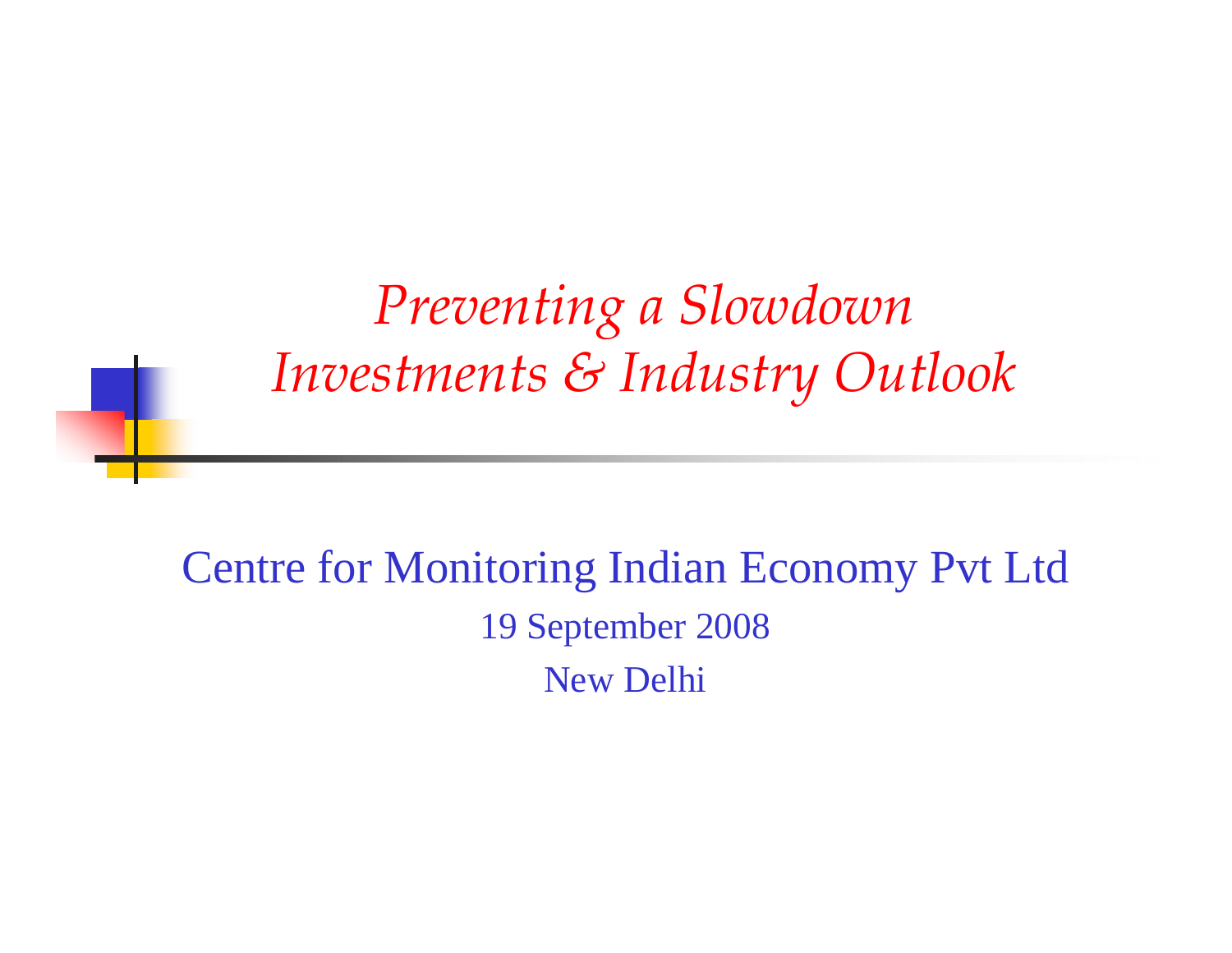#### Healthy Growth in Real GDP since 2003-04



#### Annual changes in GDP & WPI since 1990-91 Quarterly changes in GDP & WPI since June 2000



First Quarter of 2008-09 indicates trouble: growth slows down & inflation spikes sharply

But, is this really a slowdown or is it a data problem?

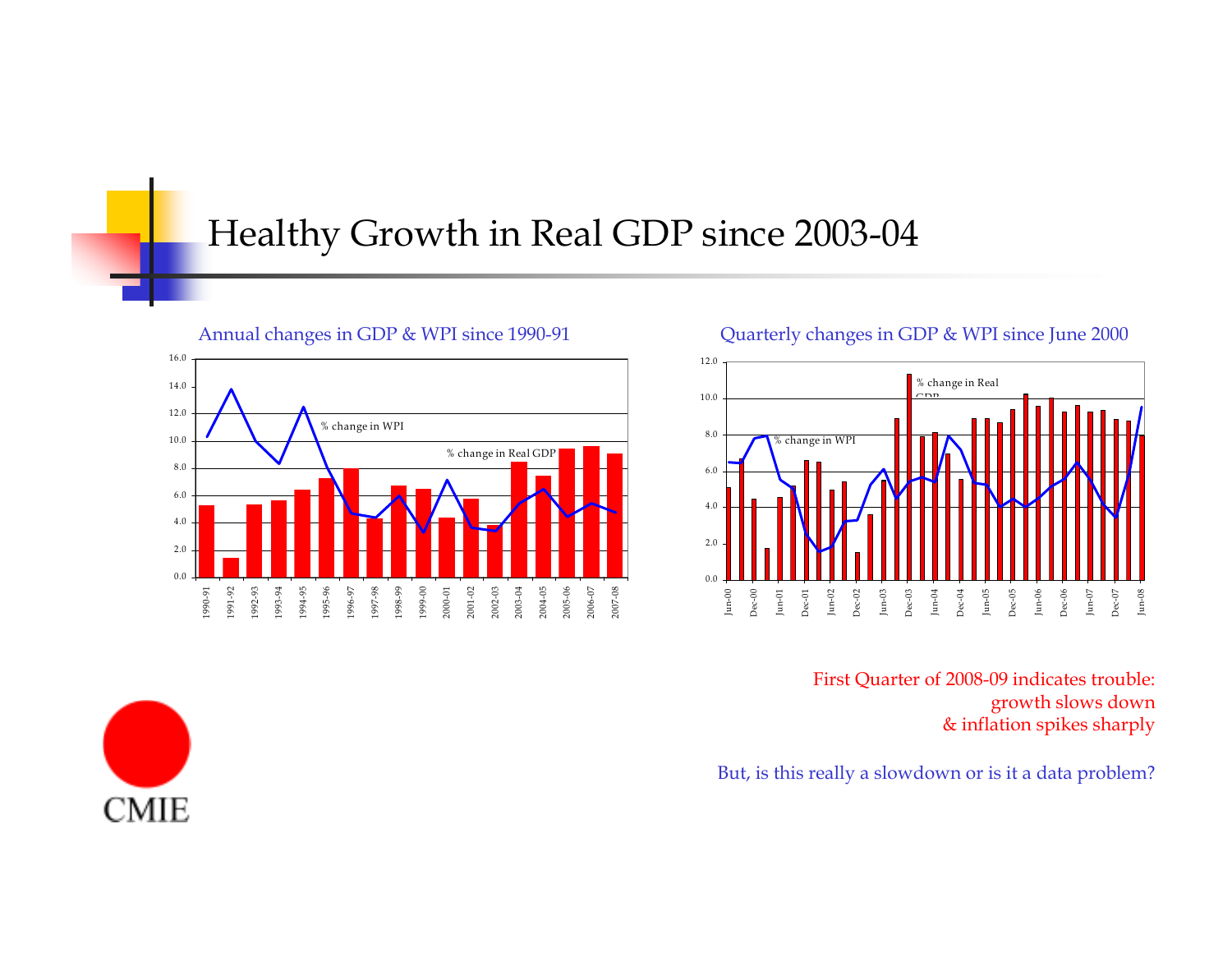Falling growth in output & rising inflation may suggest that the economy is headed towards Stagflation ...

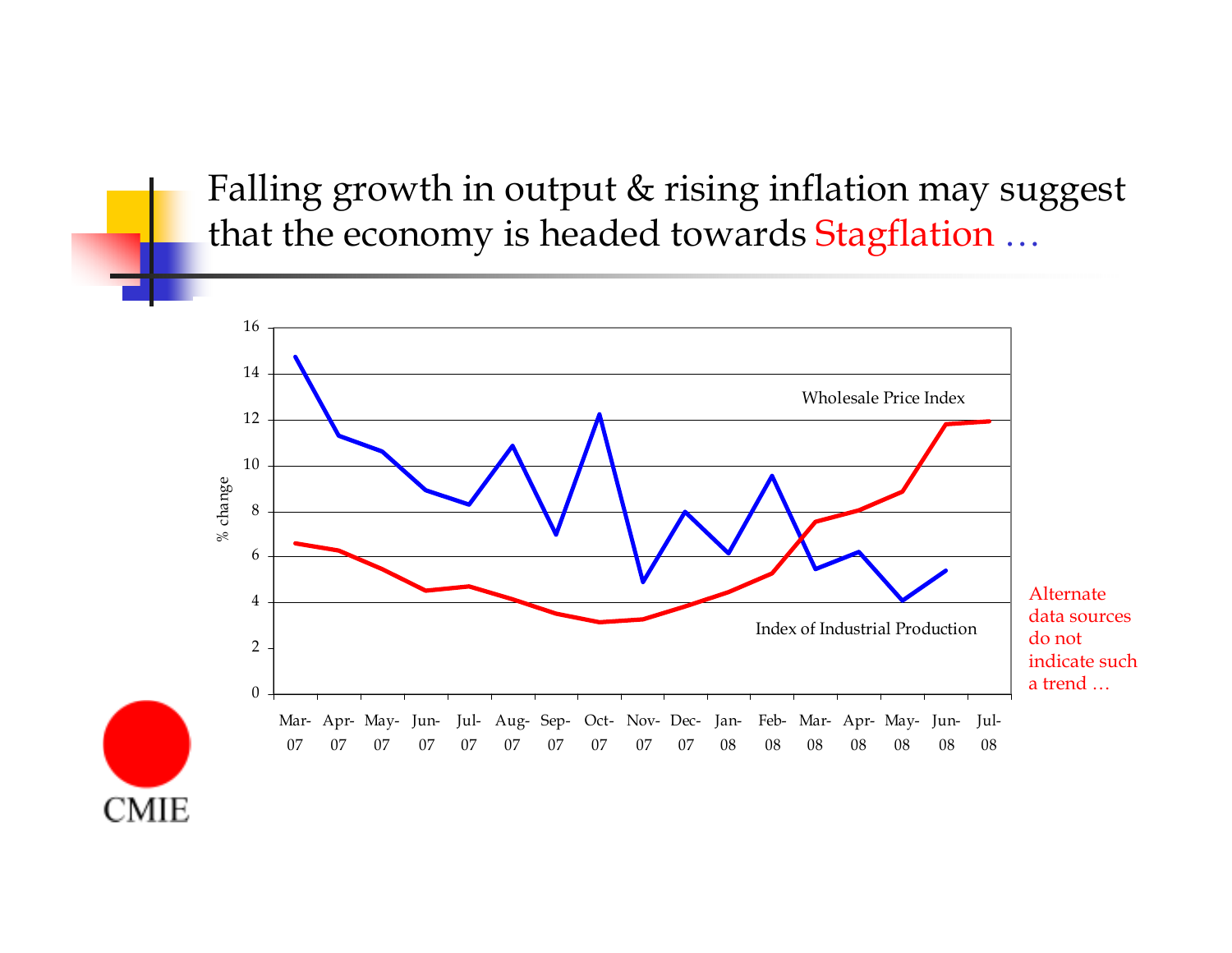Alternate data sources do not indicate stagnation, slowdown or stagflation

**CMIE** 

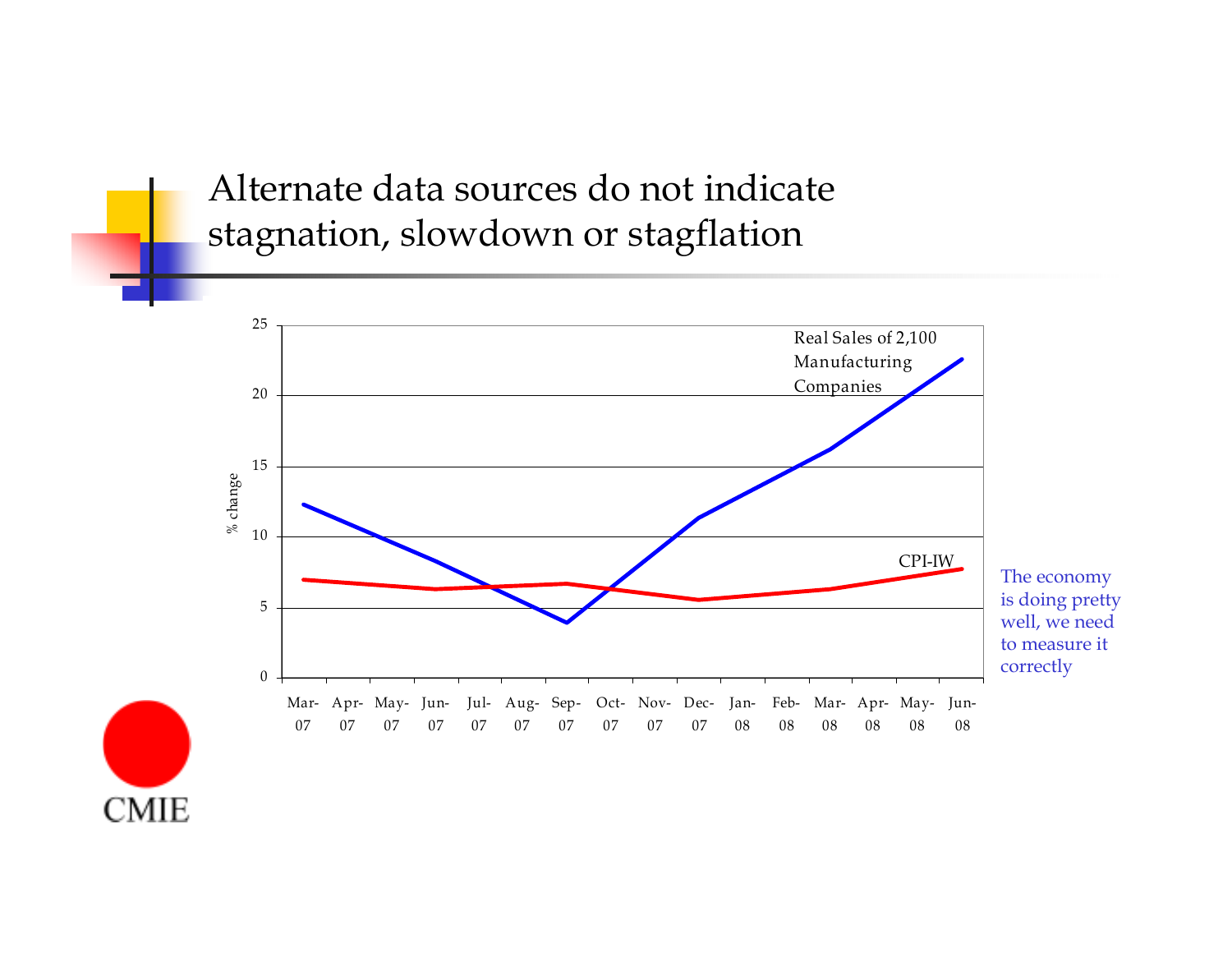# *Investments & Industry Outlook*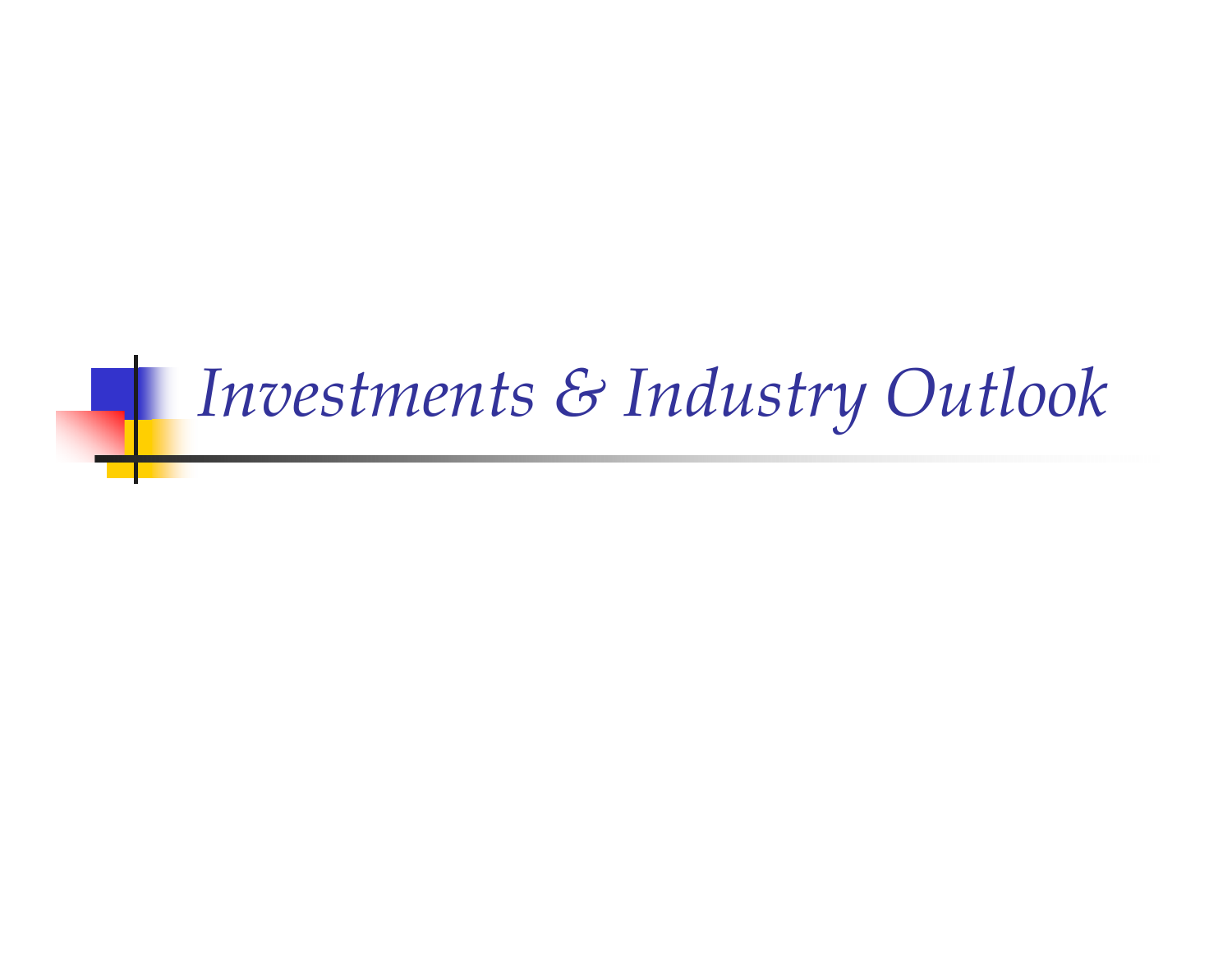## Sources of our Optimism on Industry

Sound finances of industry till March 2008 CapEx, Gearing, Liquidity

Excellent growth in first quarter Sales (not Profits), Margins

# CapEx growth continues

CMIE

New investment proposals, Completions

New capacities expected in 2008-09

Refineries, metals, cement, automobiles, power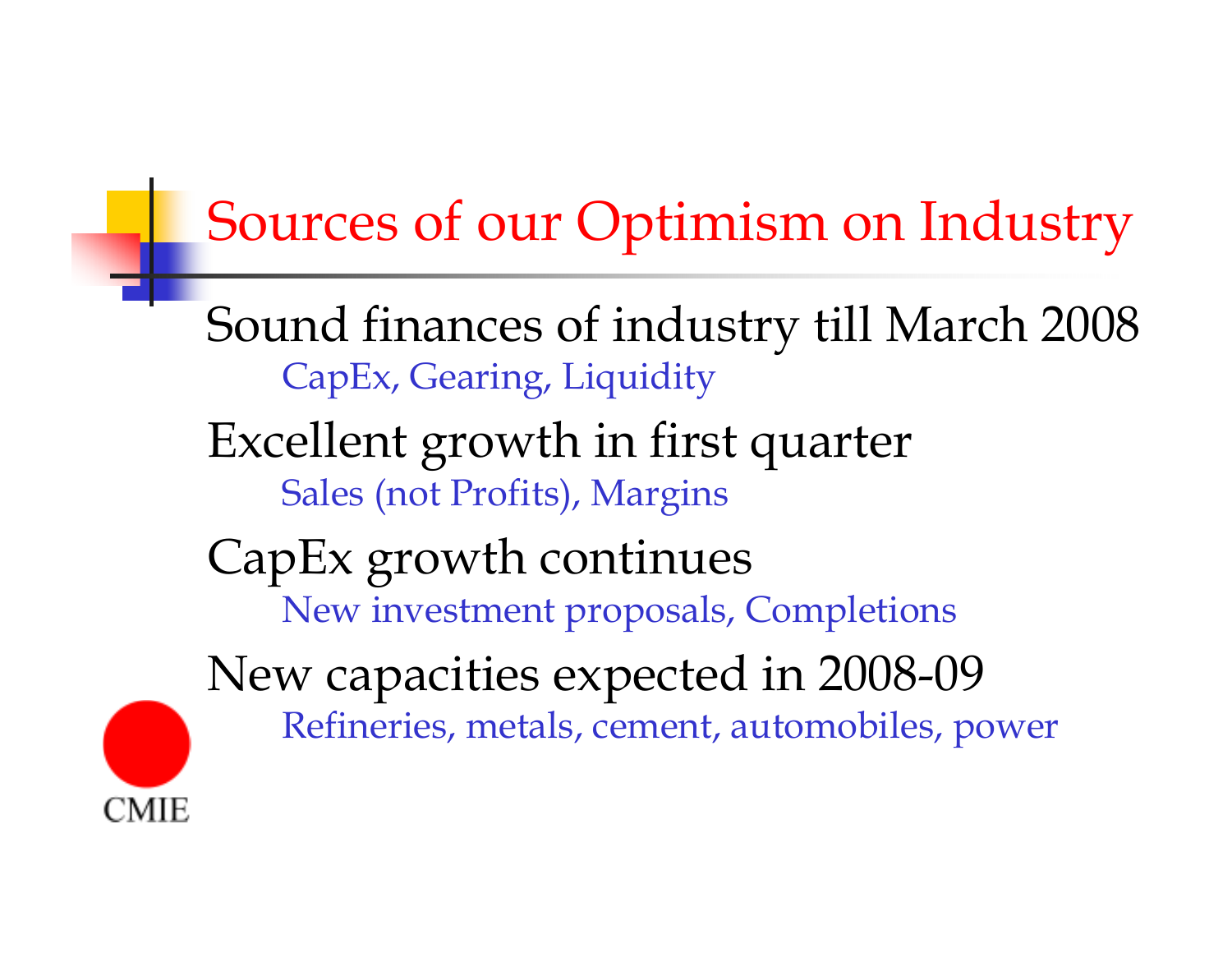## Manufacturing companies  $\sim$  March 2008

First, we look for signs of stress in manufacturing companies as of March 2008.

- ▉ Investments
- $\overline{\phantom{a}}$ Gearing
- ▉ Payments problems
- $\overline{\phantom{a}}$ Working capital cycle

![](_page_6_Picture_6.jpeg)

We study the audited annual accounts for over 1,700 manufacturing companies for the year ended March 2008.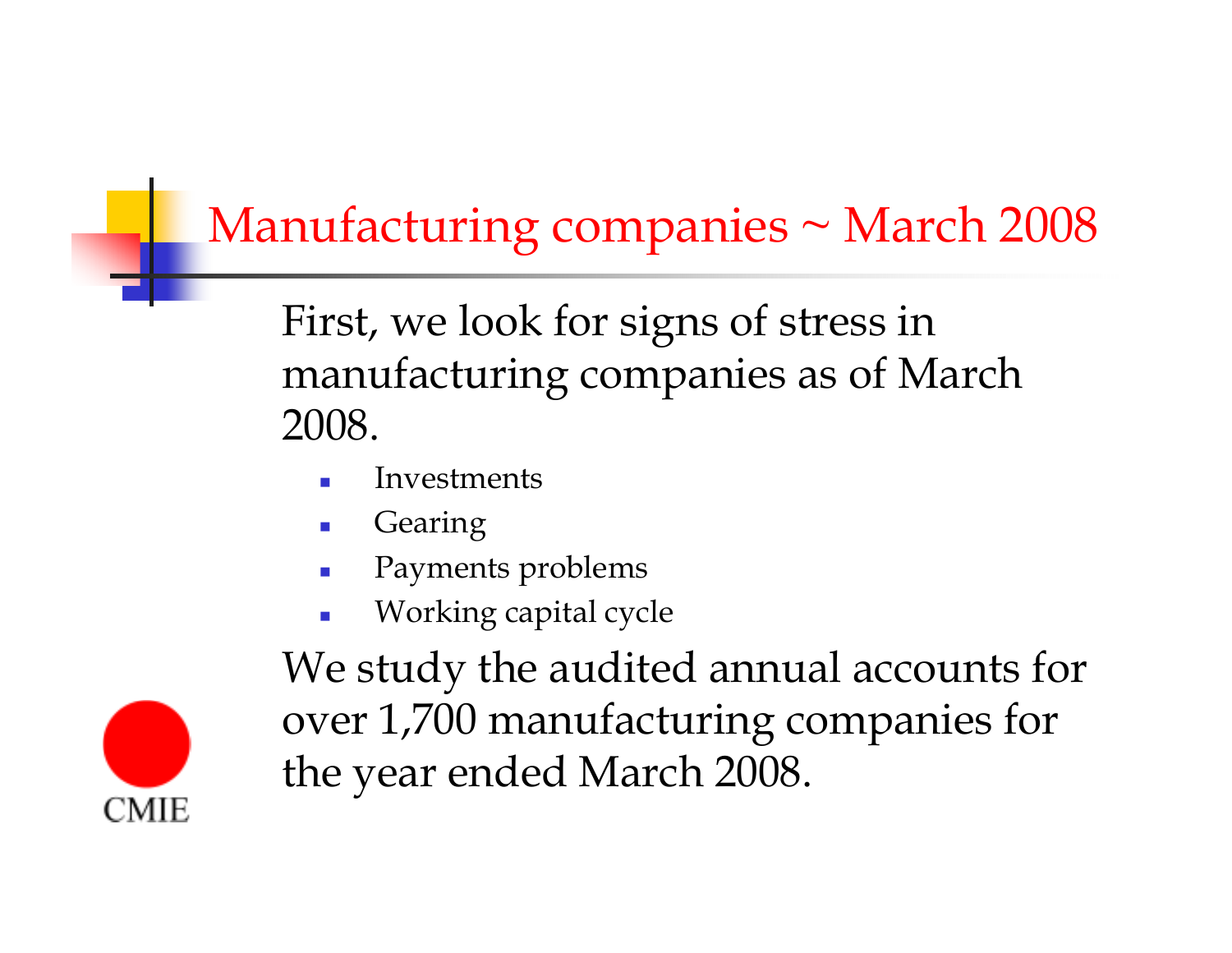#### Resurgence of Cap-ex confirmed Growth in Gross Fixed Assets: Mfg. Cos.

![](_page_7_Figure_1.jpeg)

2007-08 data is provisional based on audited accounts of 1,700 companies in Prowess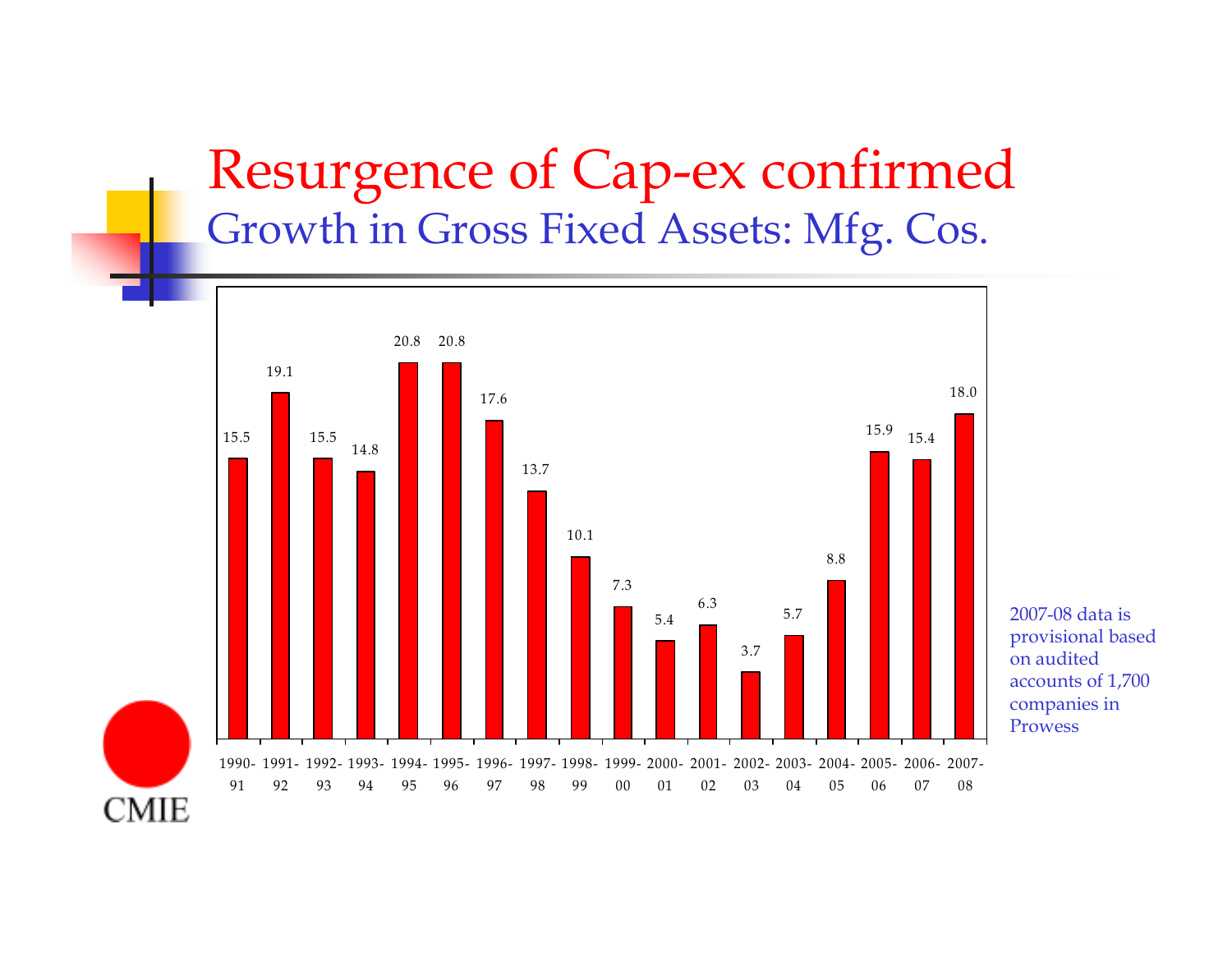# Well positioned to borrow more Debt:Equity Ratio: Mfg. Cos.

![](_page_8_Figure_1.jpeg)

2007-08 data is provisional based on audited accounts of 1,700 companies in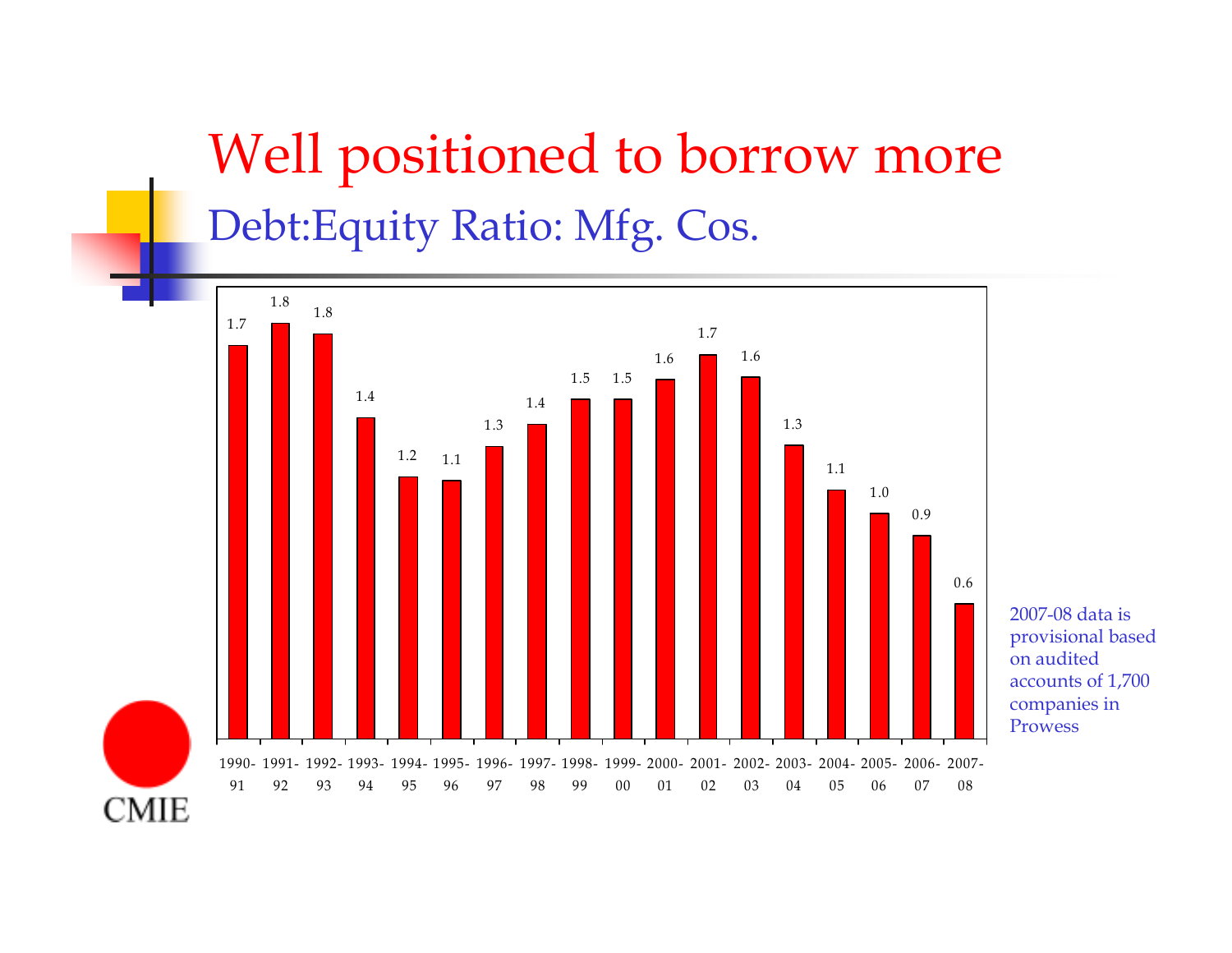## No Stress on Payments Debtors Days: Mfg. Cos.

![](_page_9_Figure_1.jpeg)

2007-08 data is provisional based on audited accounts of 1,700 companies in Prowess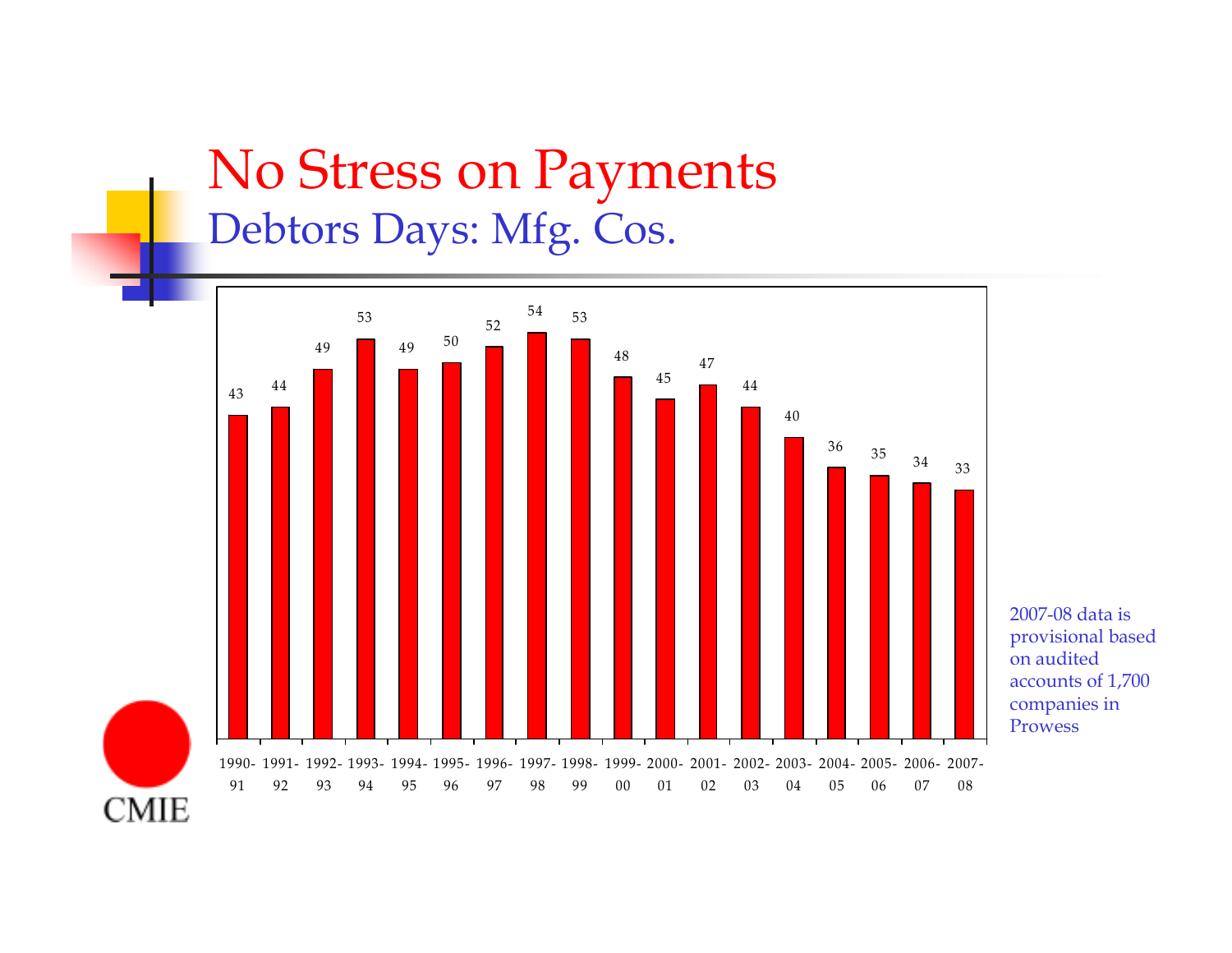## Efficiencies Intact Net Working Capital Cycle (Days): Mfg. Cos.

![](_page_10_Figure_1.jpeg)

2007-08 data is provisional based on audited accounts of 1,700 companies in Prowess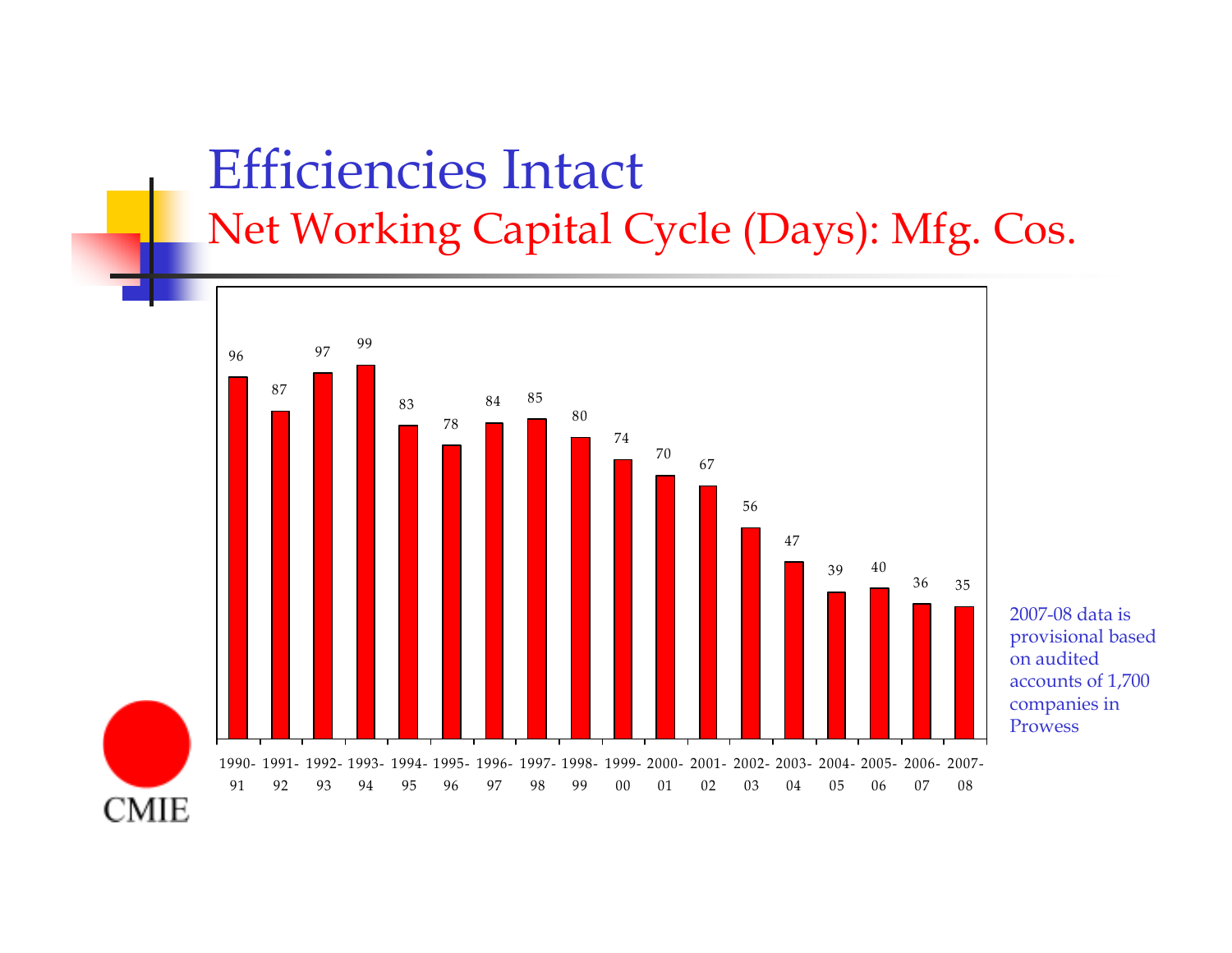## Manufacturing companies  $\sim$  March 2008

We find no signs of stress in manufacturing companies as of March 2008.

- Companies continue to expand capacities
- They have no funding problems
- П They have no payments problems
- $\frac{1}{\sqrt{2}}$ They have no operational problems.

![](_page_11_Picture_6.jpeg)

We now study the quarterly accounts of over 2,100 non-finance companies for the quarter ended June 2008.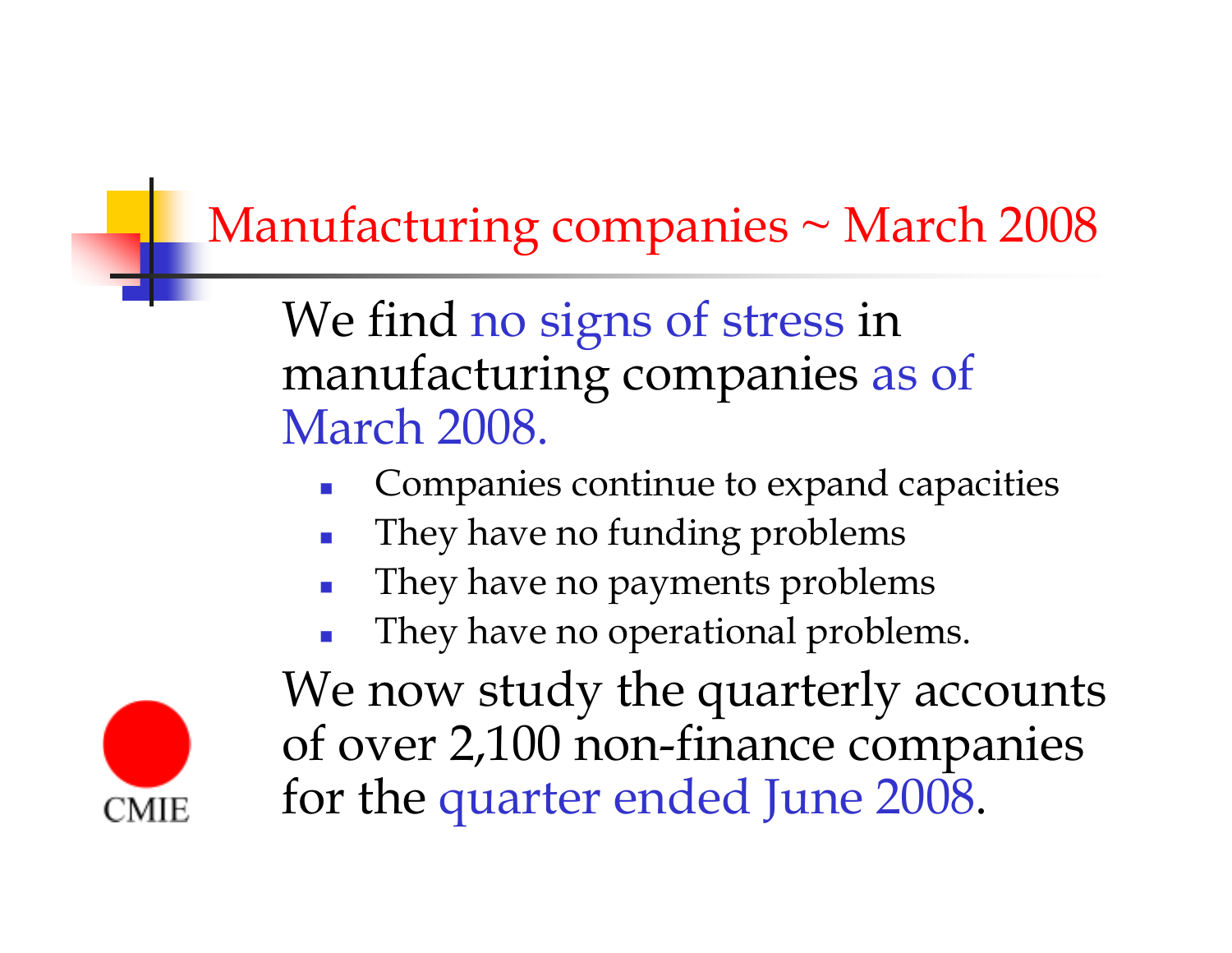## Sales accelerates, cost rise hurts Performance in June 2008: Mfg. Cos.

|                        |        |        | (nominal % change over year-ago) |        |        |         |
|------------------------|--------|--------|----------------------------------|--------|--------|---------|
|                        | Mar-07 | Jun-07 | Sep-07                           | Dec-07 | Mar-08 | Jun-08  |
| Income                 | 20.3   | 19.7   | 15.7                             | 19.3   | 23.9   | 30.8    |
| Net Sales              | 20.2   | 18.4   | 14.8                             | 18.1   | 24.5   | 32.5    |
| <b>Total Expenses</b>  | 20.0   | 17.3   | 12.9                             | 18.5   | 27.6   | 40.4    |
| Raw materials          | 18.3   | 13.4   | 6.1                              | 13.7   | 30.7   | 47.1    |
| Wages & salaries       | 32.9   | 21.2   | 18.6                             | 20.1   | 15.1   | 24.9    |
| Power & fuel           | 4.0    | 9.9    | 8.1                              | 18.2   | 38.3   | 39.0    |
| Selling & mktg.        | 38.4   | 46.9   | 29.5                             | 27.4   | 0.2    | 8.7     |
| Other expenses         | 7.6    | 10.5   | 16.5                             | 21.0   | 28.7   | 42.4    |
| Depreciation           | 16.6   | 13.8   | 12.7                             | 11.3   | 16.9   | 19.6    |
| Interest expenses      | 38.2   | 41.4   | 42.9                             | 42.8   | 40.1   | 31.4    |
| Tax provisions         | 43.4   | 38.6   | 29.5                             | 31.1   | 3.4    | 7.5     |
| PBDIT                  | 30.3   | 35.6   | 34.0                             | 26.5   | 14.8   | 3.0     |
| PAT                    | 25.4   | 39.8   | 35.5                             | 15.7   | $-3.9$ | $-37.8$ |
| PBDIT/Total income (%) | 24.7   | 26.7   | 25.8                             | 25.7   | 23.2   | 21.3    |
| PAT/Total income (%)   | 8.2    | 9.9    | 8.7                              | 8.5    | 6.5    | 4.8     |

![](_page_12_Picture_2.jpeg)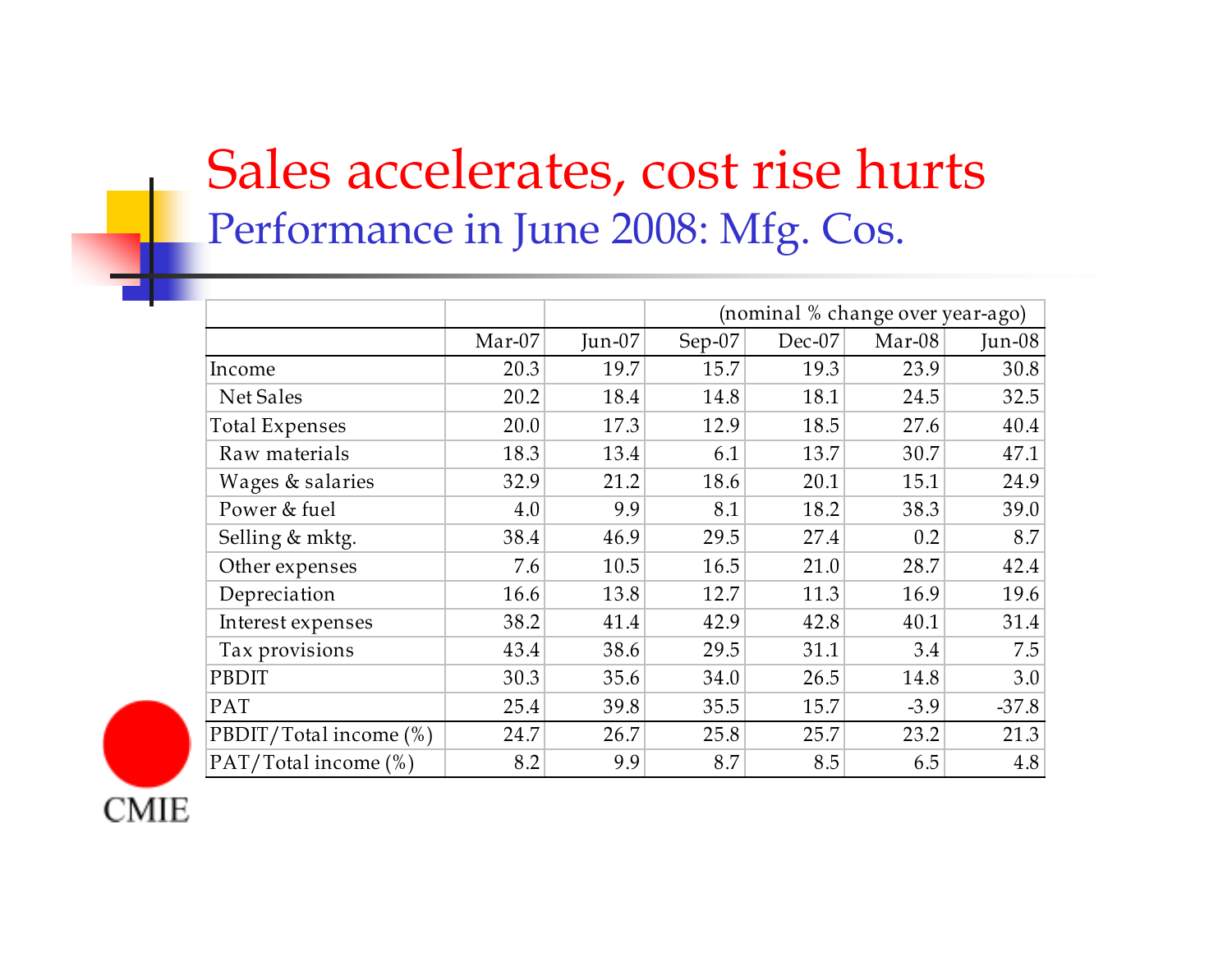## Net profit margin (%) Fall in June 2008 reflects the losses of refineries

![](_page_13_Figure_1.jpeg)

![](_page_13_Picture_2.jpeg)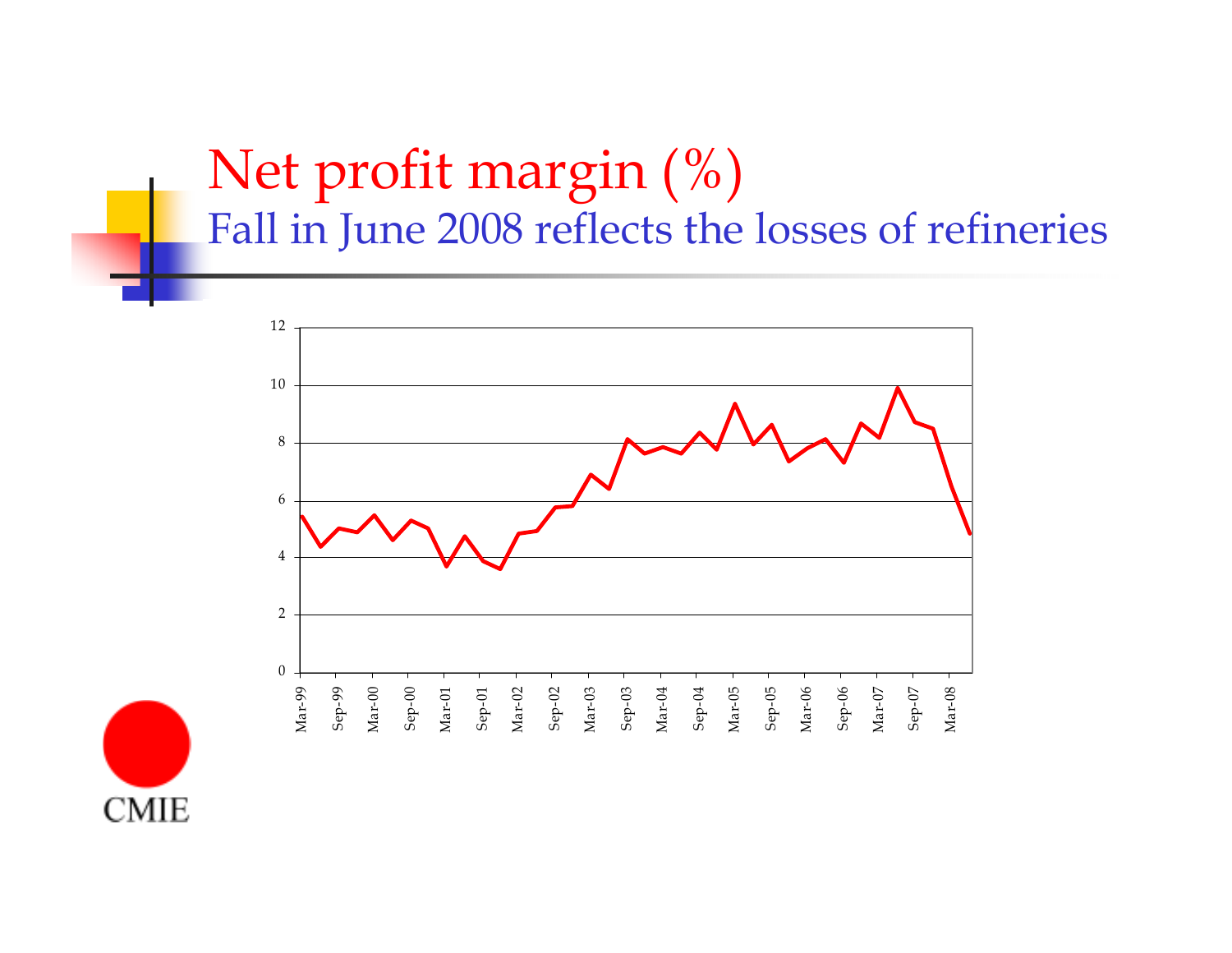## Profit growth & margins intact Manufacturing companies excluding refineries

|                        |        |          | (nominal % change over year-ago) |        |        |          |
|------------------------|--------|----------|----------------------------------|--------|--------|----------|
|                        | Mar-07 | $Jun-07$ | Sep-07                           | Dec-07 | Mar-08 | $Jun-08$ |
| Income                 | 26.8   | 19.9     | 15.4                             | 16.0   | 15.7   | 23.5     |
| Net Sales              | 27.1   | 18.3     | 14.9                             | 15.6   | 15.5   | 24.6     |
| <b>Total Expenses</b>  | 26.9   | 19.0     | 15.2                             | 16.2   | 18.1   | 25.0     |
| Raw materials          | 29.2   | 21.5     | 15.8                             | 15.9   | 16.6   | 25.0     |
| Wages & salaries       | 29.8   | 18.5     | 21.5                             | 22.9   | 28.9   | 23.4     |
| Power & fuel           | 4.1    | 10.3     | 7.7                              | 13.9   | 32.3   | 28.4     |
| Selling & mktg.        | 33.1   | 29.6     | 12.4                             | 17.9   | 11.6   | 10.5     |
| Other expenses         | 20.9   | 11.8     | 12.2                             | 15.0   | 20.5   | 32.4     |
| Depreciation           | 21.6   | 15.2     | 23.1                             | 34.2   | 30.2   | 31.4     |
| Interest expenses      | 18.9   | 15.3     | 15.1                             | 17.8   | 14.5   | 15.6     |
| Tax provisions         | 45.8   | 28.5     | 16.0                             | 9.6    | 7.7    | 4.7      |
| PBDIT                  | 30.6   | 22.4     | 16.9                             | 14.4   | 13.8   | 11.8     |
| PAT                    | 31.2   | 24.6     | 16.4                             | 10.7   | 12.6   | 8.7      |
| PBDIT/Total income (%) | 17.4   | 18.5     | 18.5                             | 17.9   | 17.2   | 16.7     |
| PAT/Total income (%)   | 8.5    | 9.0      | 9.2                              | 8.7    | 8.5    | 8.1      |

![](_page_14_Picture_2.jpeg)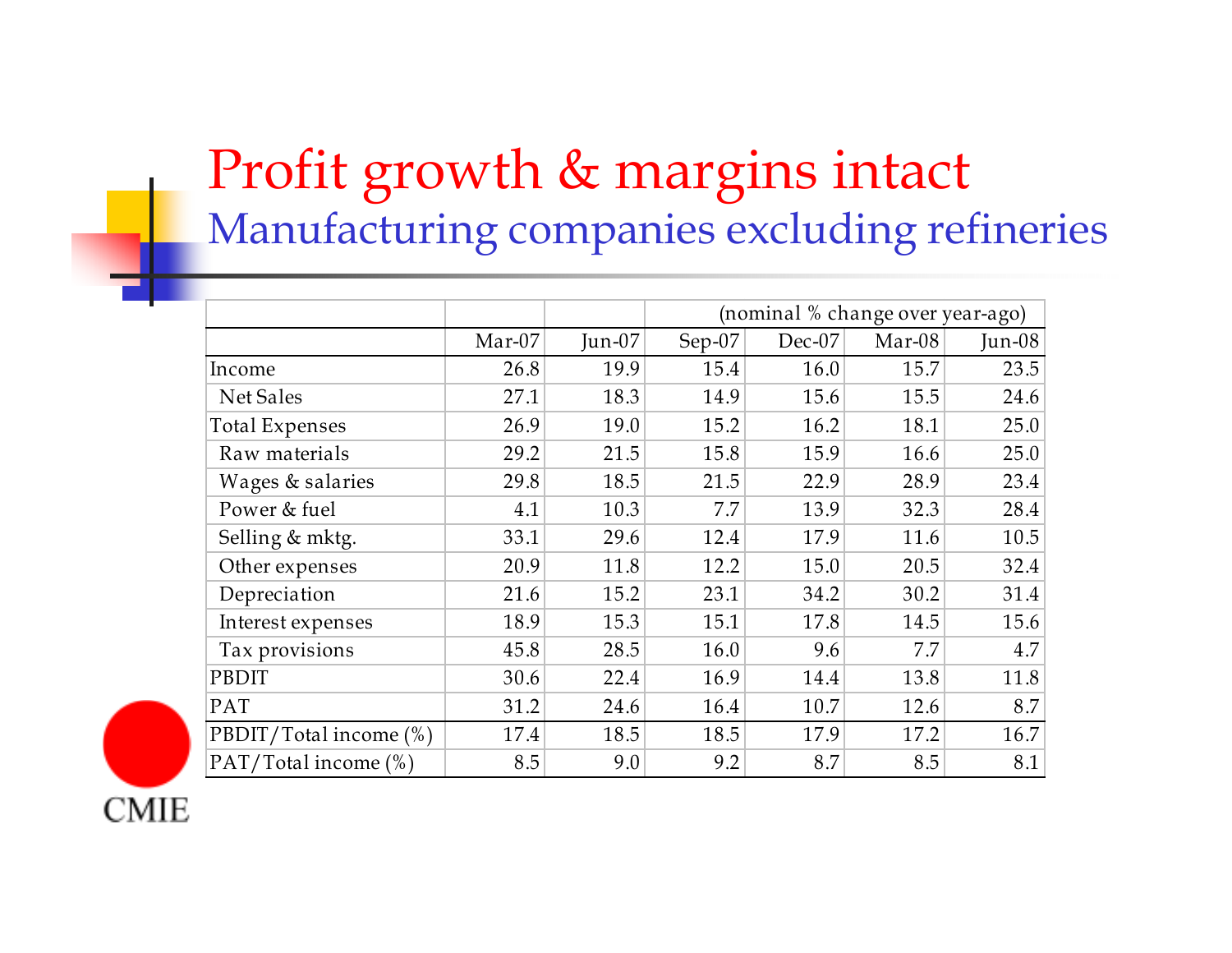## Inflation is hurting producers not, as much, the consumer

![](_page_15_Figure_1.jpeg)

![](_page_15_Picture_2.jpeg)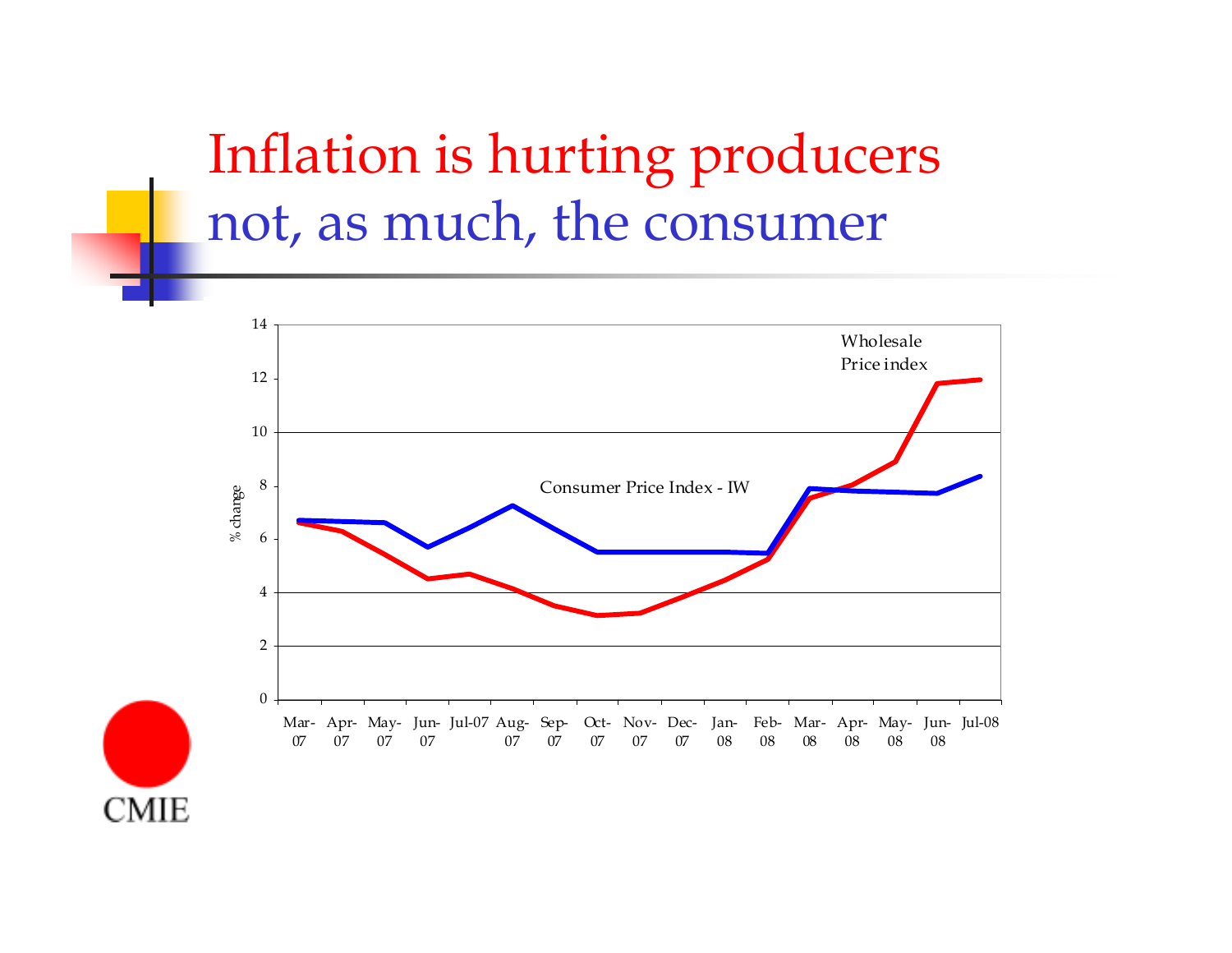## Manufacturing companies ~ June 2008

We find no signs of stress in manufacturing companies as of June 2008.

- $\mathcal{L}_{\mathcal{A}}$  Companies continue to grow top line reflecting good demand
- $\mathcal{L}_{\mathcal{A}}$  Steep increase in raw material, wages, energy & interest costs absorbed
- $\mathcal{L}_{\mathcal{A}}$  Profit margins under pressure but better than they were till five years ago.

![](_page_16_Picture_5.jpeg)

We now study the recent trends, till August 2008 of investment announcements.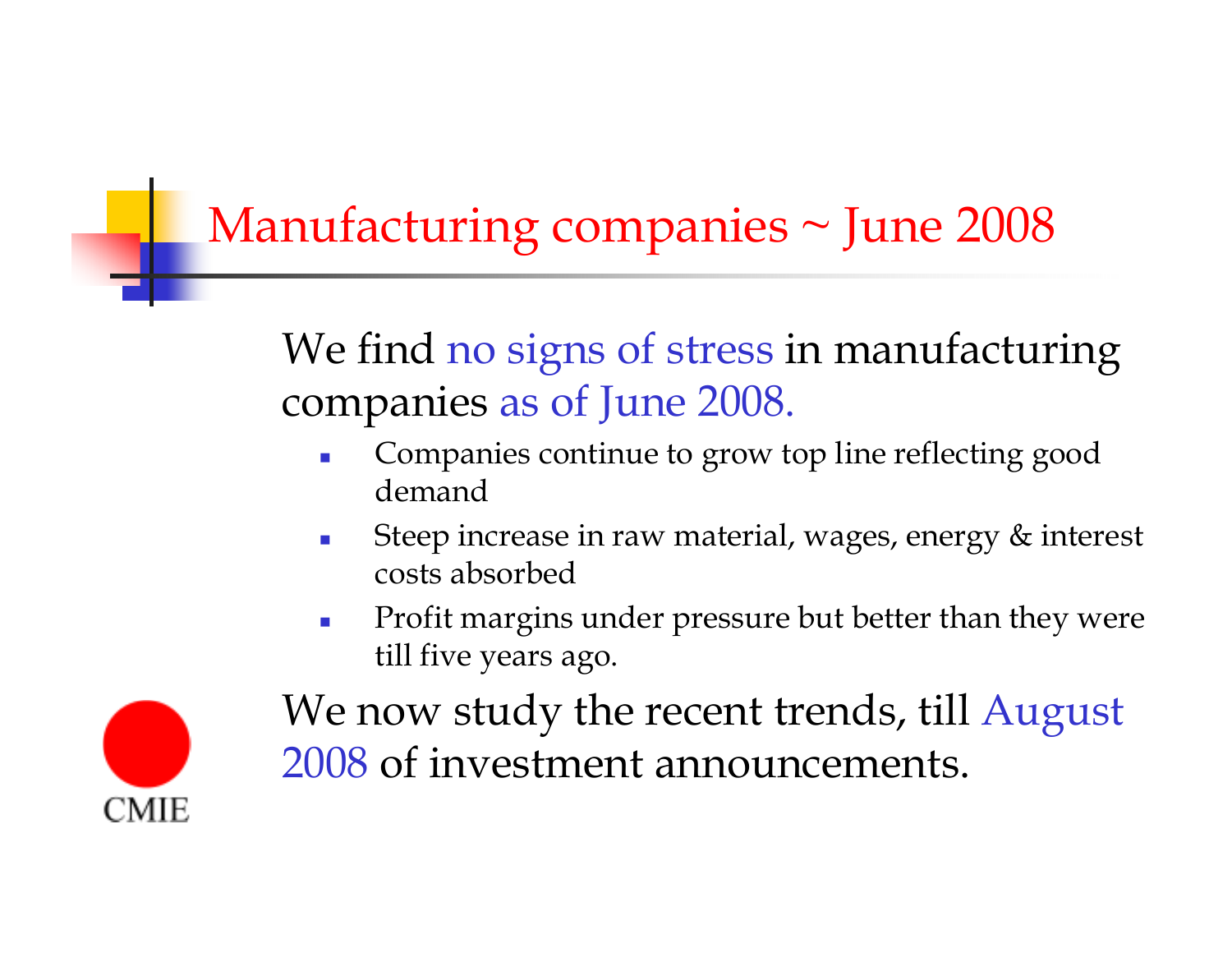## Investments Boom Intact New investments captured in CMIE's *CapEx*

![](_page_17_Figure_1.jpeg)

![](_page_17_Picture_2.jpeg)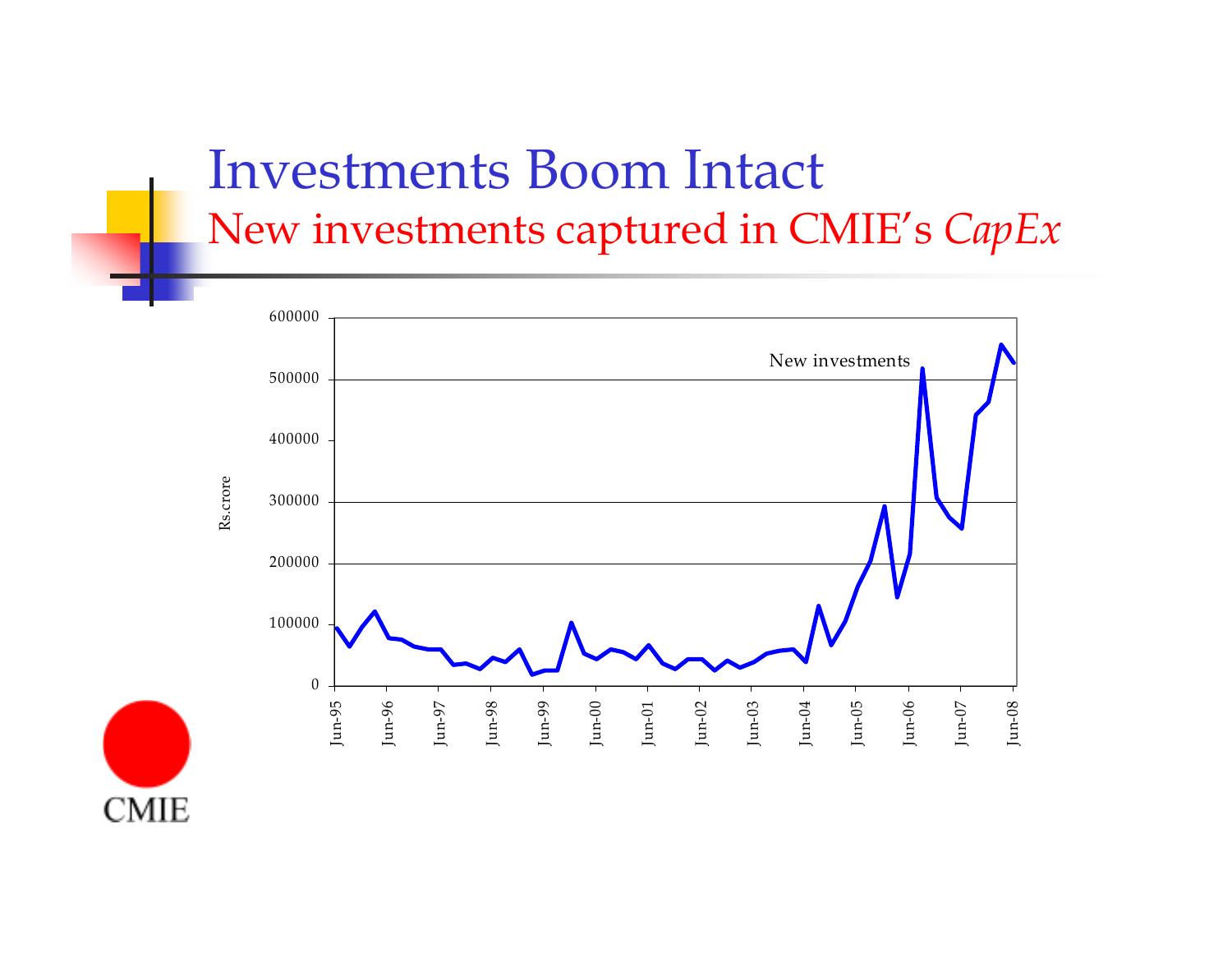## Completions Inch-up Value of projects completed as seen in *CapEx*

![](_page_18_Figure_1.jpeg)

![](_page_18_Picture_2.jpeg)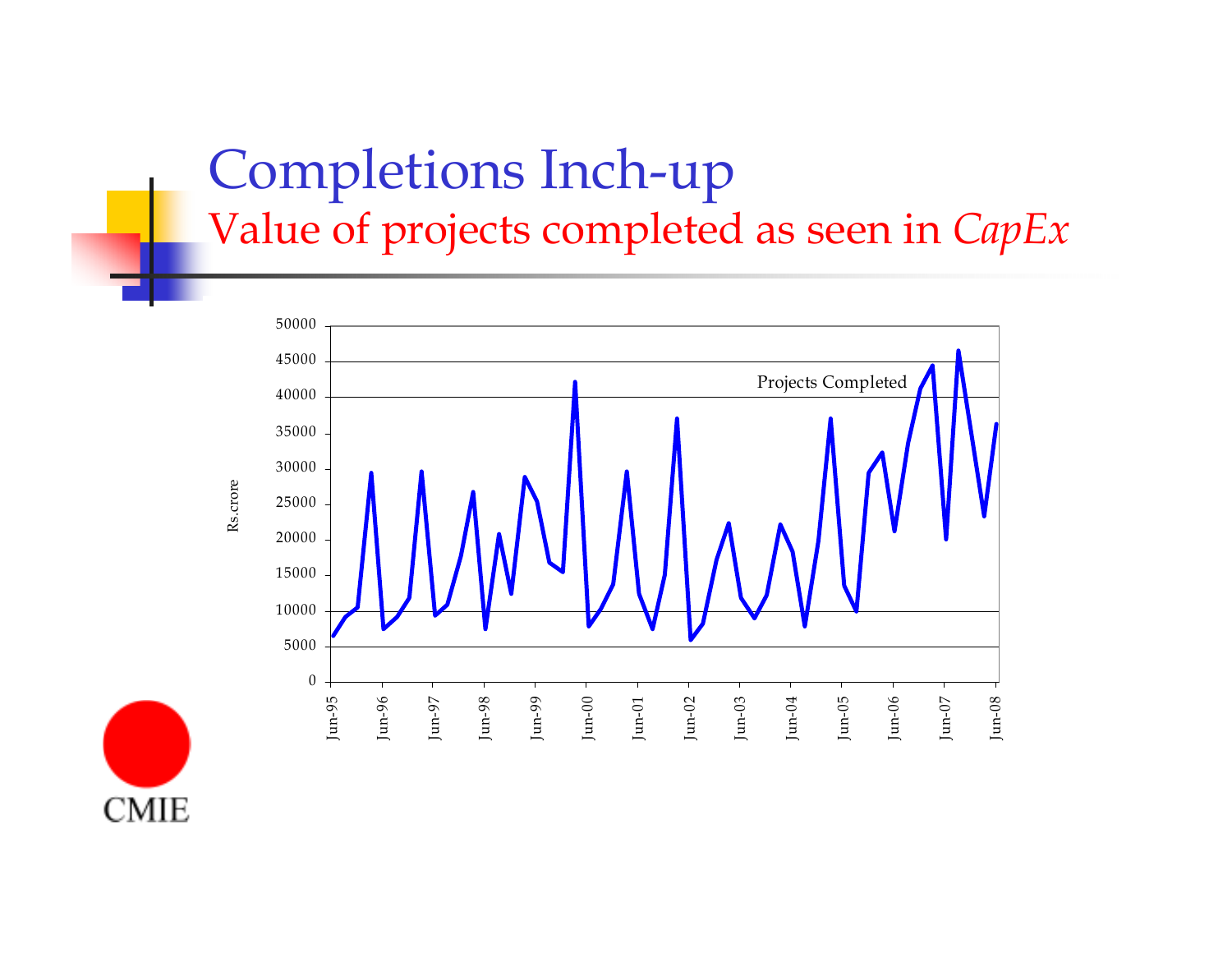## Attrition also rises Value of projects shelved as seen in *CapEx*

![](_page_19_Figure_1.jpeg)

![](_page_19_Picture_2.jpeg)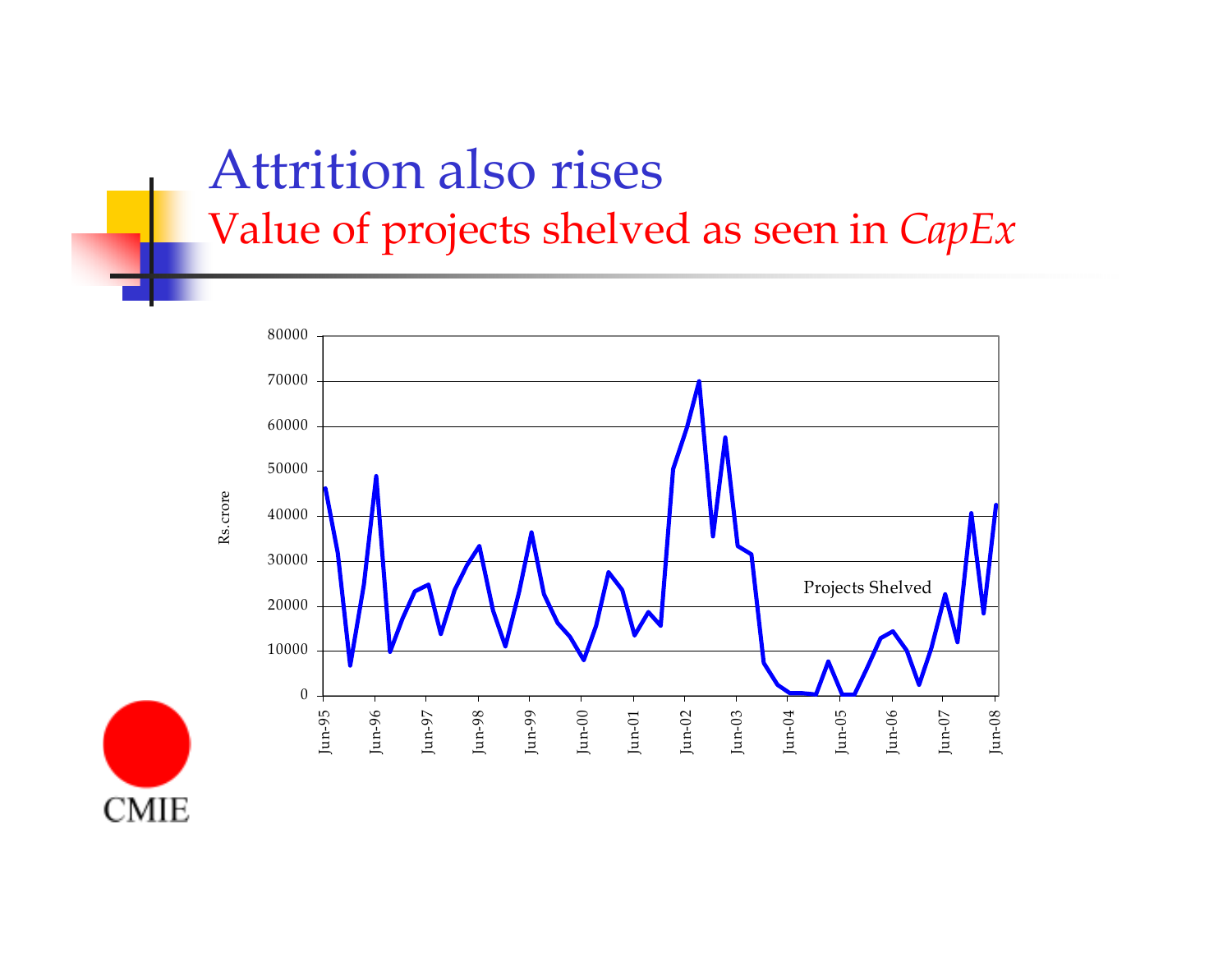# What is in the pipeline is extraordinarily high

![](_page_20_Figure_1.jpeg)

![](_page_20_Picture_2.jpeg)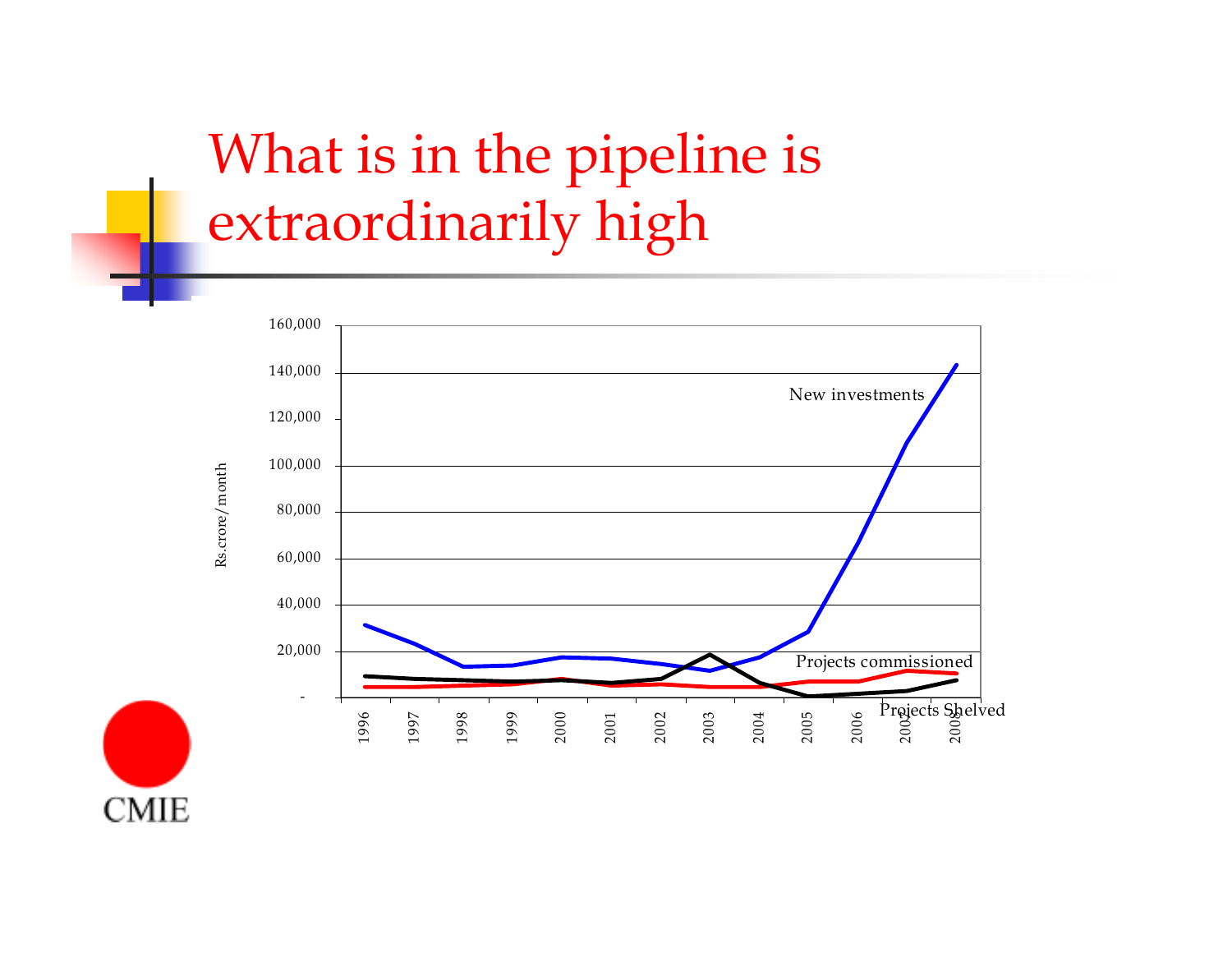## Investments boom continues…

New investment announcements continued into July & August: July 2008: Rs.2.18 lakh crore August 2008: Rs.1.32 lakh crore

![](_page_21_Picture_2.jpeg)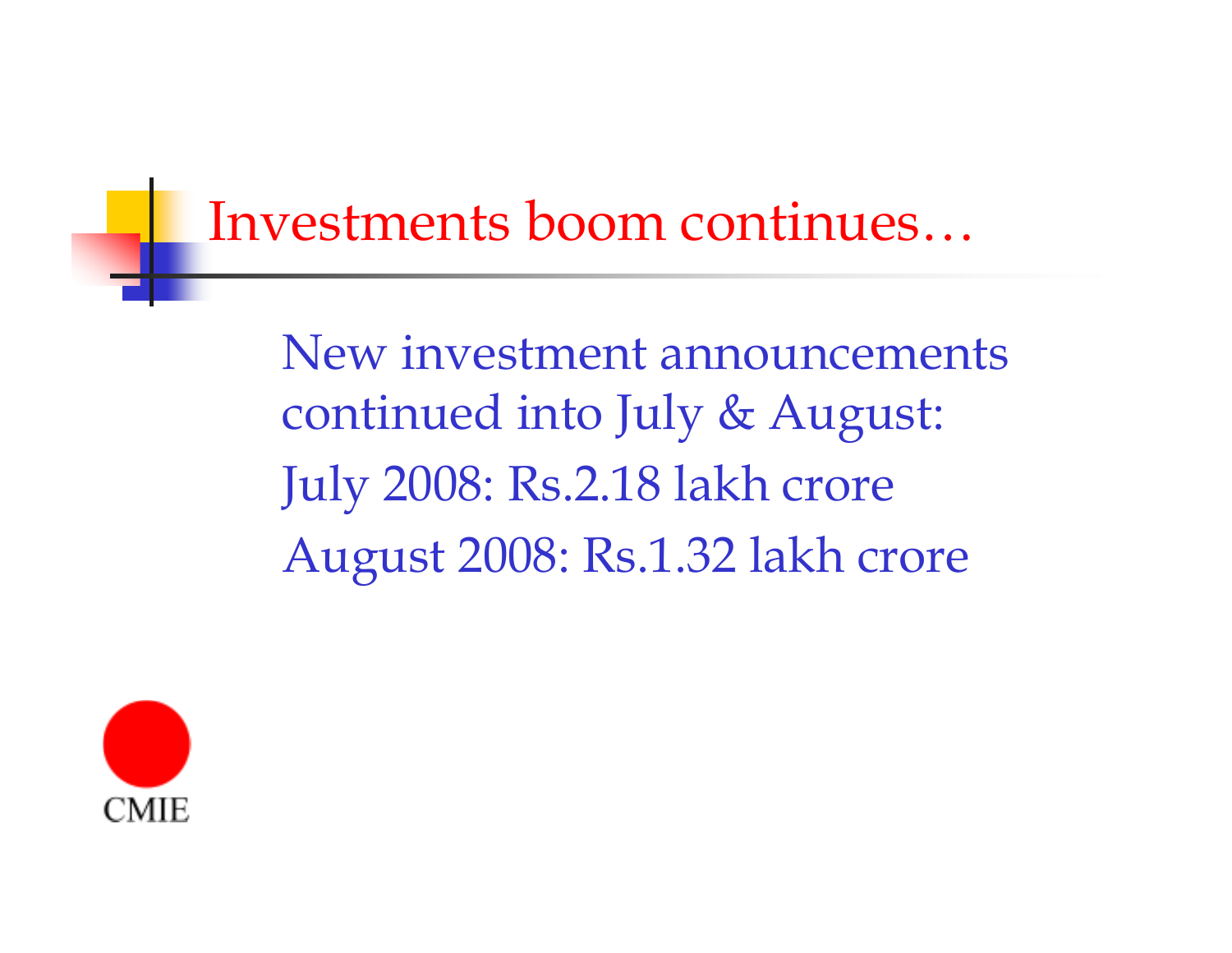# Major industries to see capacity expansion in 2008-09

| Industry            | Units     | 2004-05 | 2005-06 | 2006-07 | 2007-08 | 2008-09 |
|---------------------|-----------|---------|---------|---------|---------|---------|
| Refineries          | Mln tns   | 0.00    | 5.10    | 16.50   | 0.00    | 30.23   |
| Cement              | Mln tns   | 8.00    | 6.40    | 7.60    | 30.00   | 22.00   |
| <b>Steel</b>        | Mln tns   | 4.10    | 3.20    | 5.30    | 2.00    | 4.80    |
| Aluminium           | Mln tns   | 0.09    | 0.20    | 0.05    | 0.00    | 0.04    |
| Paper               | Mln tns   | 0.26    | 0.00    | 0.24    | 0.01    | 0.36    |
| Tyres               | Millions  | 6.59    | 3.17    | 6.56    | 6.85    | 4.30    |
| Commercial vehicles | Lakh      | 1.47    | 0.60    | 1.77    | 1.00    | 2.50    |
| Passenger cars      | Lakh      | 1.55    | 0.00    | 5.62    | 3.58    | 7.42    |
| Two-three wheelers  | Lakh      | 8.09    | 12.20   | 13.02   | 16.00   | 11.68   |
| Electricity         | <b>MW</b> | 3465    | 3465    | 5942    | 6984    | 8617    |

![](_page_22_Picture_2.jpeg)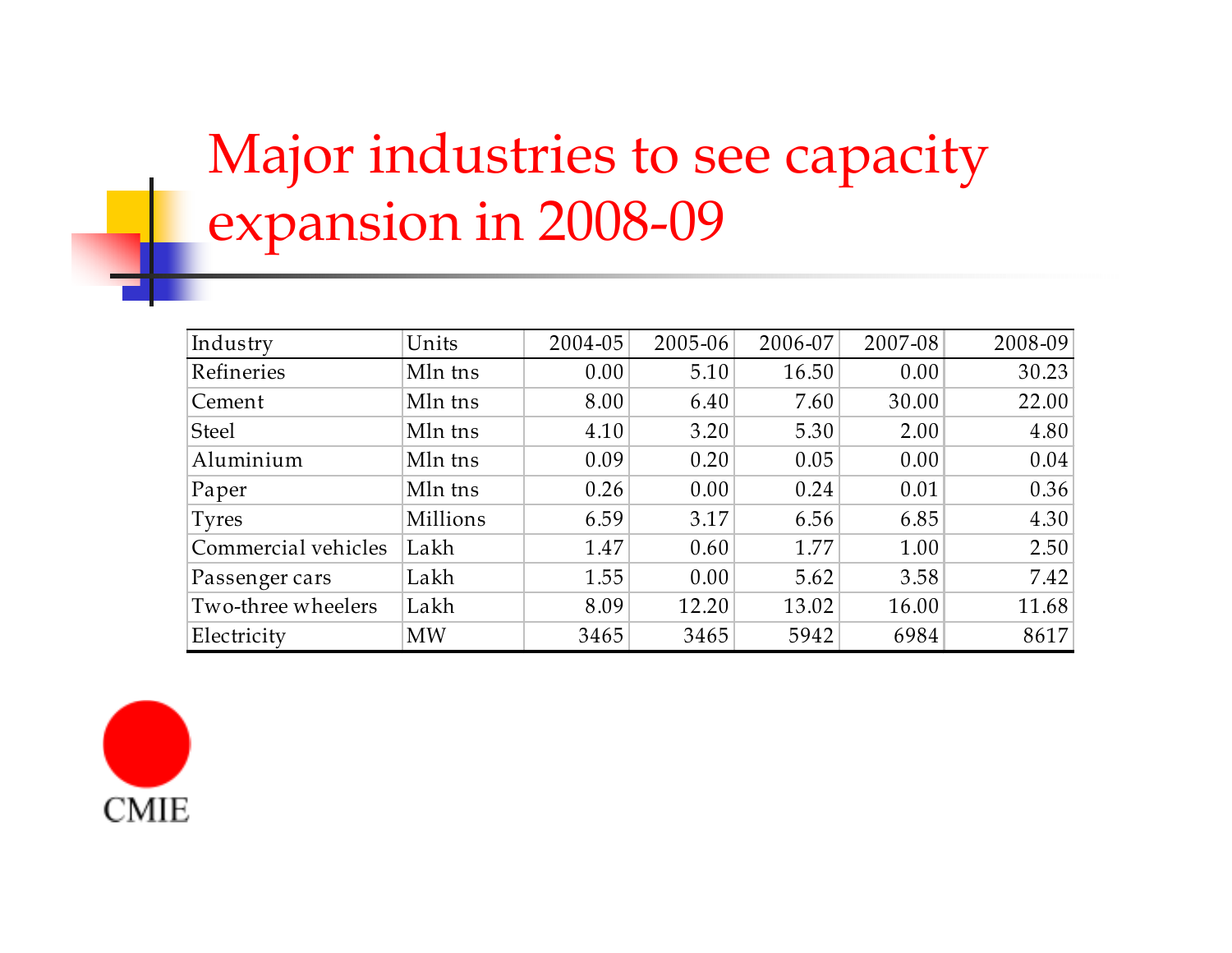# Healthy order-book position of capital goods companies

|                                 | Mar-04 | Mar-05 | Mar-06  | Mar-07  | Mar-08  |
|---------------------------------|--------|--------|---------|---------|---------|
| <b>Bharat Heavy Electricals</b> | 23,650 | 32,000 | 37,600  | 55,000  | 85,200  |
| Larsen & Toubro                 | 17,131 | 17,728 | 24,646  | 36,882  | 52,683  |
| Punj Lloyd                      | 1,118  | 3,240  | 5,232   | 15,944  | 19,596  |
| Nagarjuna Construction          | 1,492  | 4,727  | 5,428   | 7,303   | 11,380  |
| <b>IVRCL</b> Infrastructure     | 1,626  | 3,906  | 6,687   | 7,013   | 10,597  |
| Hindustan Construction          | 4,727  | 5,000  | 9,672   | 9,312   | 10,158  |
| Siemens                         | 1,962  | 2,677  | 7,622   | 10,884  | 9,568   |
| A B B                           | 1,166  | 1,585  | 2,674   | 4,052   | 6,175   |
| Patel Engineering               | 2,040  | 4,040  | 4,000   | 5,000   | 6,000   |
| Thermax                         | 1,214  | 1,123  | 1,730   | 3,672   | 2,637   |
| Mcnally Bharat Engineering      | 500    | 700    | 800     | 1,160   | 2,323   |
| Total incl others               | 58,782 | 78,394 | 106,717 | 167,745 | 247,806 |
|                                 |        |        |         |         |         |
| <b>Bharat Heavy Electricals</b> | 2.67   | 3.01   | 2.56    | 2.90    | 3.94    |
| Larsen & Toubro                 | 1.75   | 1.35   | 1.77    | 2.24    | 2.19    |
| Punj Lloyd                      | 0.72   | 1.90   | 3.24    | 3.17    | 2.53    |
| Nagarjuna Construction          | 1.97   | 3.98   | 2.95    | 2.54    | 3.28    |
| <b>IVRCL Infrastructure</b>     | 2.11   | 3.71   | 4.41    | 3.00    | 2.88    |
| Hindustan Construction          | 4.81   | 3.30   | 6.37    | 5.12    | 3.83    |
| Siemens                         | 1.62   | 1.67   | 3.10    | 2.59    | 1.31    |
| A B B                           | 1.09   | 1.04   | 1.38    | 1.52    | 1.79    |
| Patel Engineering               | 5.70   | 8.67   | 5.83    | 4.96    | 6.14    |
| Thermax                         | 2.06   | 1.17   | 1.12    | 1.64    | 0.80    |
| Mcnally Bharat Engineering      | 2.61   | 2.40   | 2.36    | 2.25    | 4.14    |
| Average wtd & incl others       | 2.11   | 2.16   | 2.51    | 2.41    | 2.51    |
|                                 |        |        |         |         |         |

CMIE

Order book position of capital goods & construction companies (Rs. Crore)

Growth in 2006-07: 57%; in 2007-08: 47%.

Order book position as per cent of annual sales (%)

Growth in sales in 2006-07: 63%; in 2007-08: 42%.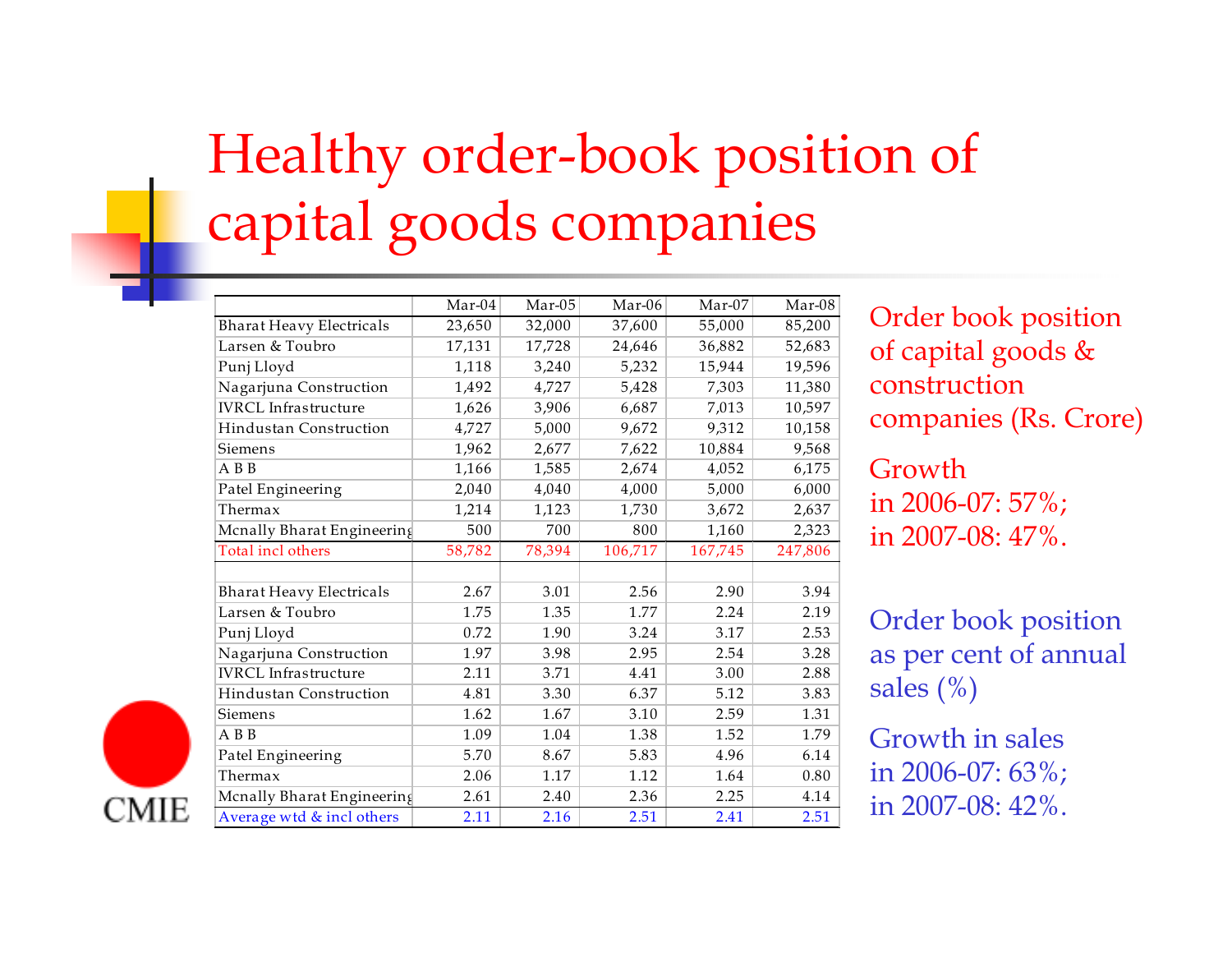## CMIE projections: We are upbeat on investments & industry

|         |             |          |          |            |      |             | (% change) |
|---------|-------------|----------|----------|------------|------|-------------|------------|
|         | Agriculture | Industry | Services | <b>GDP</b> | PFCE | <b>GFCE</b> | <b>GCF</b> |
| 2005-06 | 5.9         | 10.1     | 10.3     | 9.4        | 8.7  | 5.4         | 18.2       |
| 2006-07 | 3.8         | 11.0     | 11.1     | 9.6        | 7.1  | 6.2         | 14.4       |
| 2007-08 | 4.5         | 8.5      | 10.8     | 9.0        | 8.3  | 7.0         | 13.4       |
| 2008-09 | 3.2         |          | 10.6     | 9.4        | 5.0  | 4.5         |            |
|         |             |          |          |            |      |             |            |

![](_page_24_Picture_2.jpeg)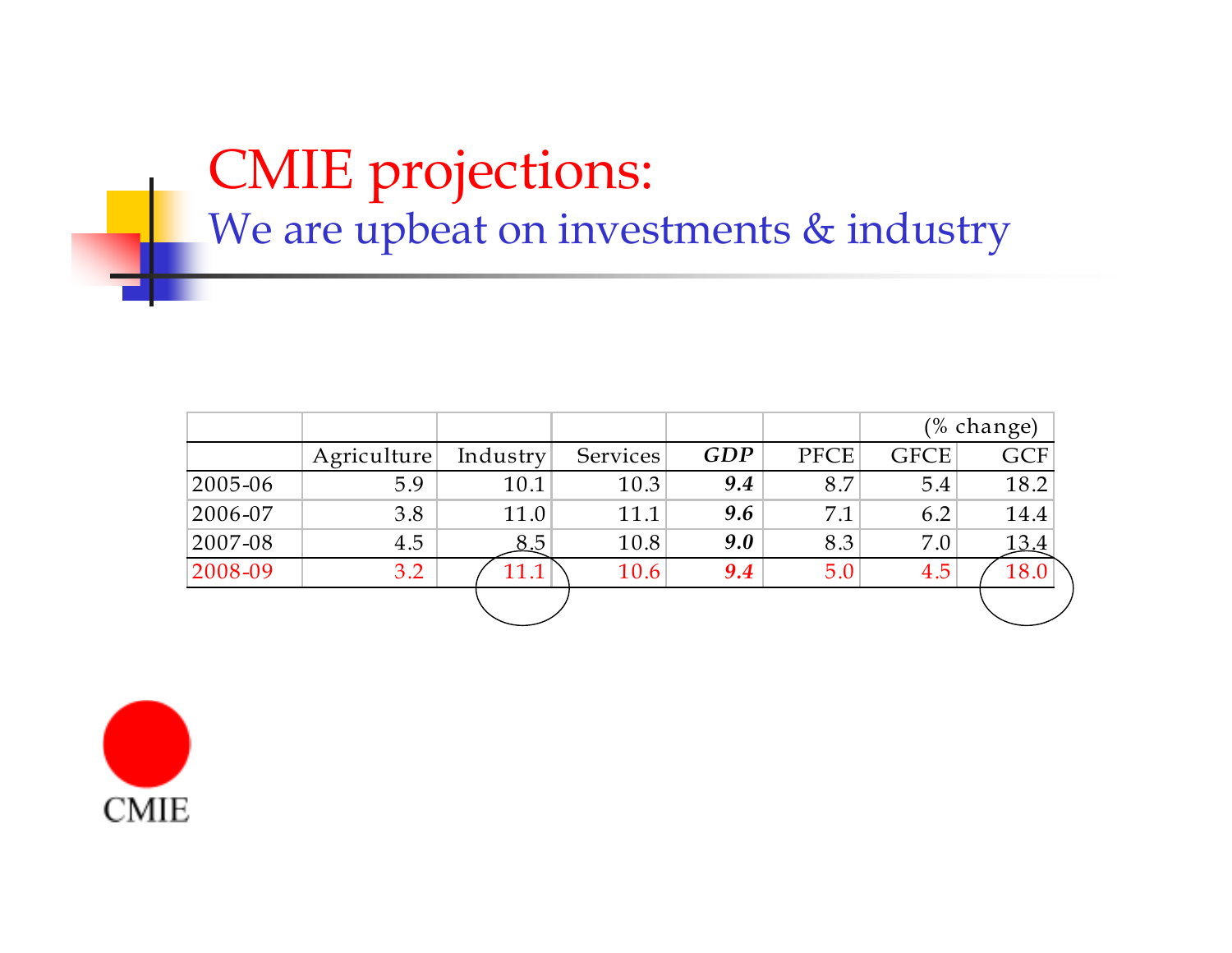#### Preventing a Slowdown

- П Growth in domestic demand is the biggest source of the current investments boom
- П The investments boom is nascent, still
- П Increase in interest rates would hurt demand growth
- П Fall in demand growth would hurt investments & increase NPAs of banks like in late 1990s

![](_page_25_Picture_5.jpeg)

 Increase in interest rates would constrain increase in supplies & fuel inflation.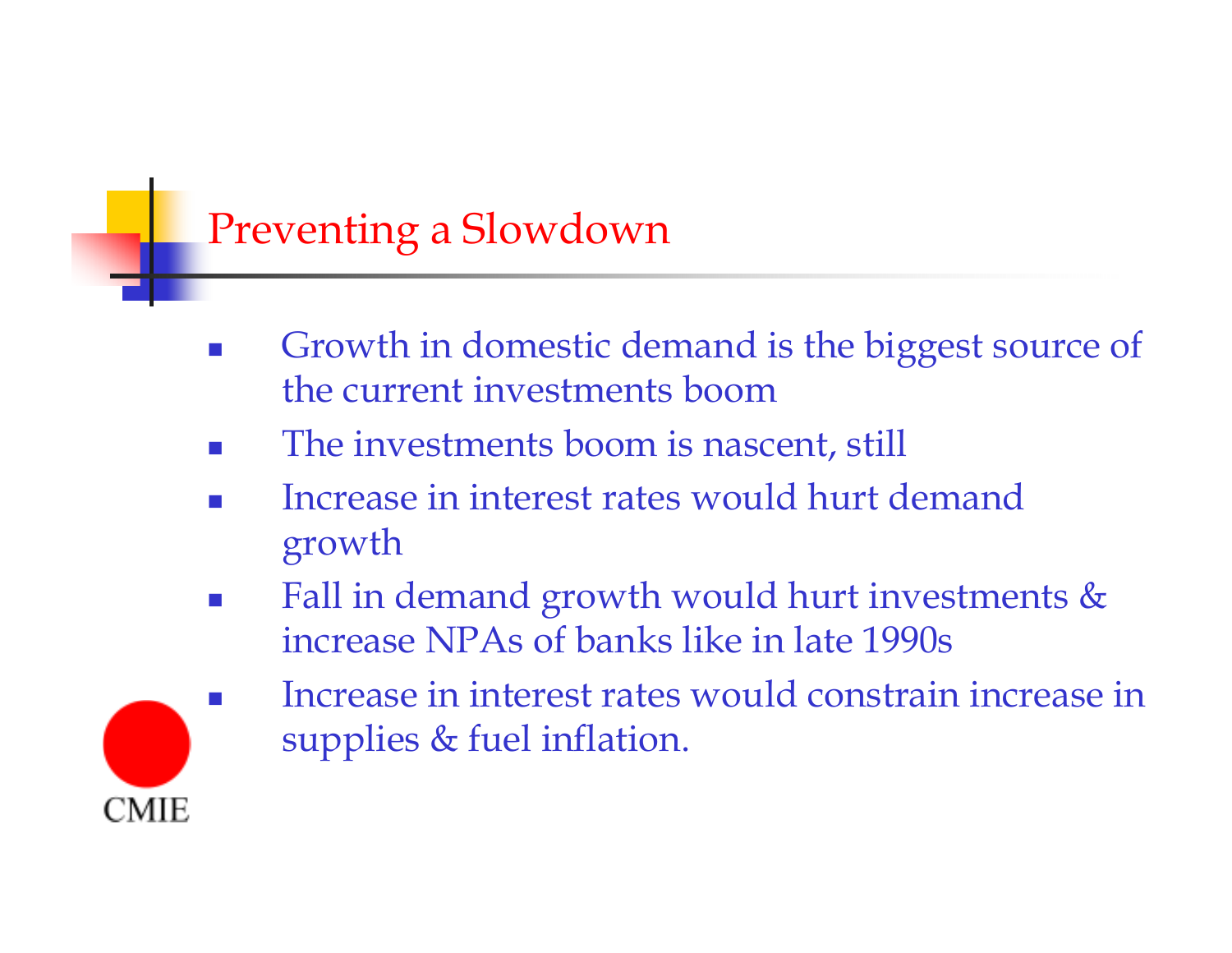#### Raising interest rates will hurt

- П Most of the inflation is in intermediate products, which is hurting producers.
- П This shows in their falling margins.
- F. The consumer prices have been shielded by these falling margins.
- П Increasing supplies & competition would be a good strategy to keep inflation in control.
- П Keeping interest rates low would help in this direction.

![](_page_26_Picture_6.jpeg)

 Improving the statistical machinery to measure investments & output better & use of a more appropriate measure of inflation important.